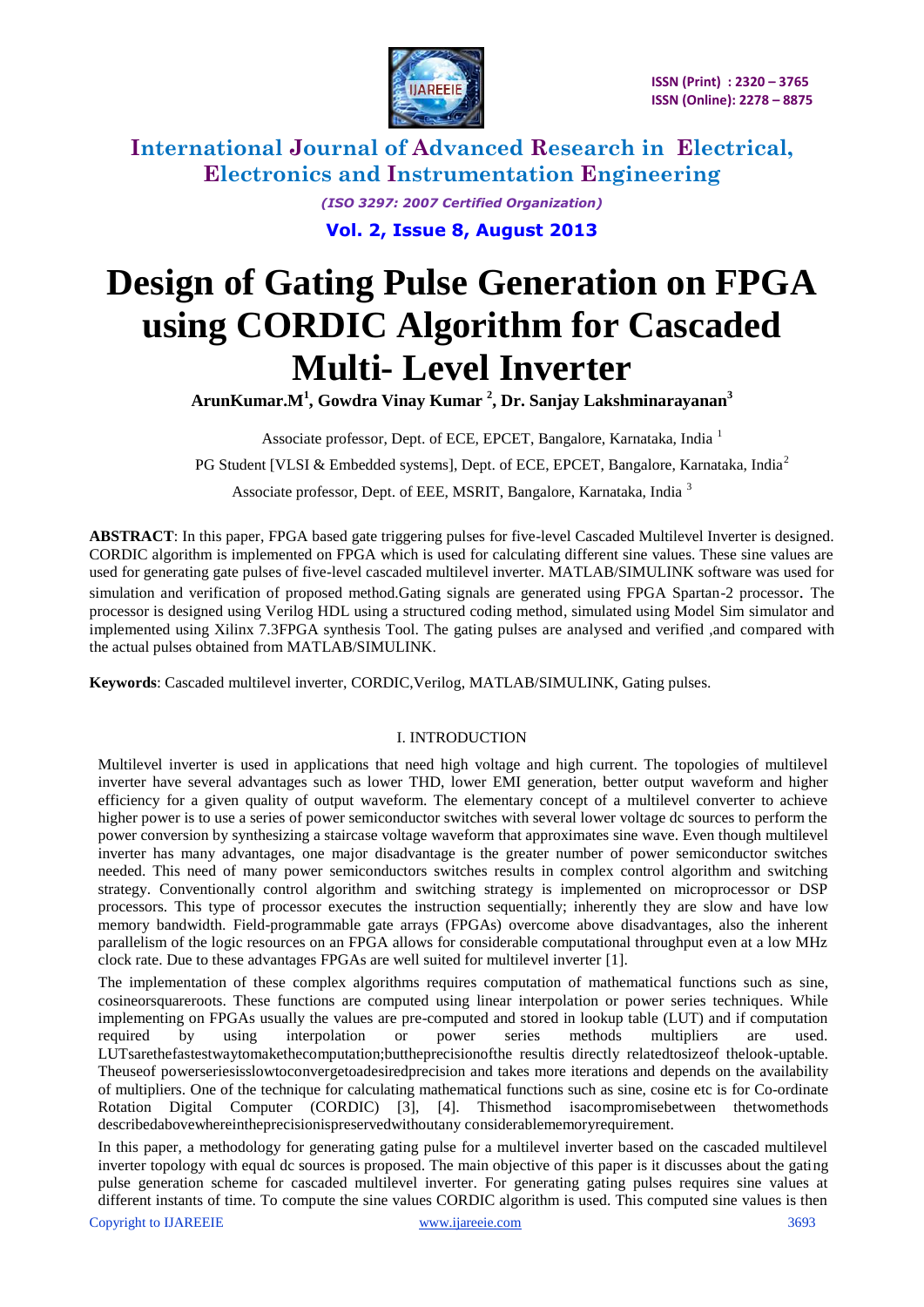

#### *(ISO 3297: 2007 Certified Organization)* **Vol. 2, Issue 8, August 2013**

used for computing gating pulses for cascaded multilevel inverter.

This paper organized as follows. Section – II discusses the working principle of cascaded multilevel inverter. Section – III describes the CORDIC algorithm method. Section – IV discusses about gating pulse generation method for cascaded multilevel inverter and simulation results. The proposed CORDIC algorithm method along with ModelSim simulation results are presented in section-V. Finally conclusions are summarized in section VI.

#### II. OPERATION OF FIVE – LEVEL CASCADED MULTILVEL INVERTER

A five – level cascaded type multilevel inverter is considered for this work. In this configuration, four single phase Hbridges are serially connected for nine – levelinverter. This results in a 5-levels of voltage in the positive half cycle and 5-levels of voltage in the negative half cycle including ‗0' voltage level. In general the number of bridges required for an m level inverter is (m−1)/2. The block diagram of single phase cascaded five level inverter is shown in Fig. 1. Each bridge module comprisesof four Metal Oxide Semi-Conductor Field Effect Transistors (MOSFET) is shown in Fig. 2. Each bridge is energized by separateSources. Thus for nine – level inverter four DC sources are needed. The general function of this multilevel inverter is to synthesize a staircase voltage waveform that approximates sine wave as shown in Fig. 3 from several separate DC sources which may be obtained from batteries, fuel cells, solar cells or ultra – capacitors [2].



Fig. 1 Block diagram for Cascaded multilevel inverter



Fig. 2 Configuration of Bridge inverter Fig. 3 Output voltage of single phase



5-level inverter

TABLE I OUTPUT VOLTAGE LEVELSAND THEIR SWITCHING STATESFORNINE LEVEL INVERTER

| $Output$<br>voltage(v0)  | M11 |  |  |  | M12   M13   M14   M21   M22   M23   M24   M31   M32   M33   M34 |  | $\overline{\phantom{0}}$ M41 | M42 | <b>M43</b> | M44 |
|--------------------------|-----|--|--|--|-----------------------------------------------------------------|--|------------------------------|-----|------------|-----|
| V <sub>0</sub>           |     |  |  |  |                                                                 |  |                              |     |            |     |
| $V1 = v1$                |     |  |  |  |                                                                 |  |                              |     |            |     |
| $V2 = v1 + v2$           |     |  |  |  |                                                                 |  |                              |     |            |     |
| $V3 = v1 + v2 + v3$      |     |  |  |  |                                                                 |  |                              |     |            |     |
| $V4 = v1 + v2 + v3 + v4$ |     |  |  |  |                                                                 |  |                              |     |            |     |

The maximum output phase voltage is given as  $V_0 = V_1 + V_2 + V_3 + V_4$  as seen in Fig. 3. The steps to synthesize the nine -level voltage waveformsare as follows.

1. For an output voltage level  $V_0 = 0$ , no switch in the H-bridges are turned on.

2. For an output voltage level  $V_0 = V_1$ , turn on the switches M11, M12, M22, M24, M32, M34, M42, M44.

3. For an output voltage level  $V_0 = V_1 + V_2$ , turn on all the switches as mentioned in step 2 and M41.

4. For an output voltage level  $V_0 = V_1 + V_2 + V_3$ , turn on all the switches in the step 3 and M31.

5. For an output voltage level  $V_0 = V_1 + V_2 + V_3 + V_4$ , turn on all the switches in the step 3 and M21.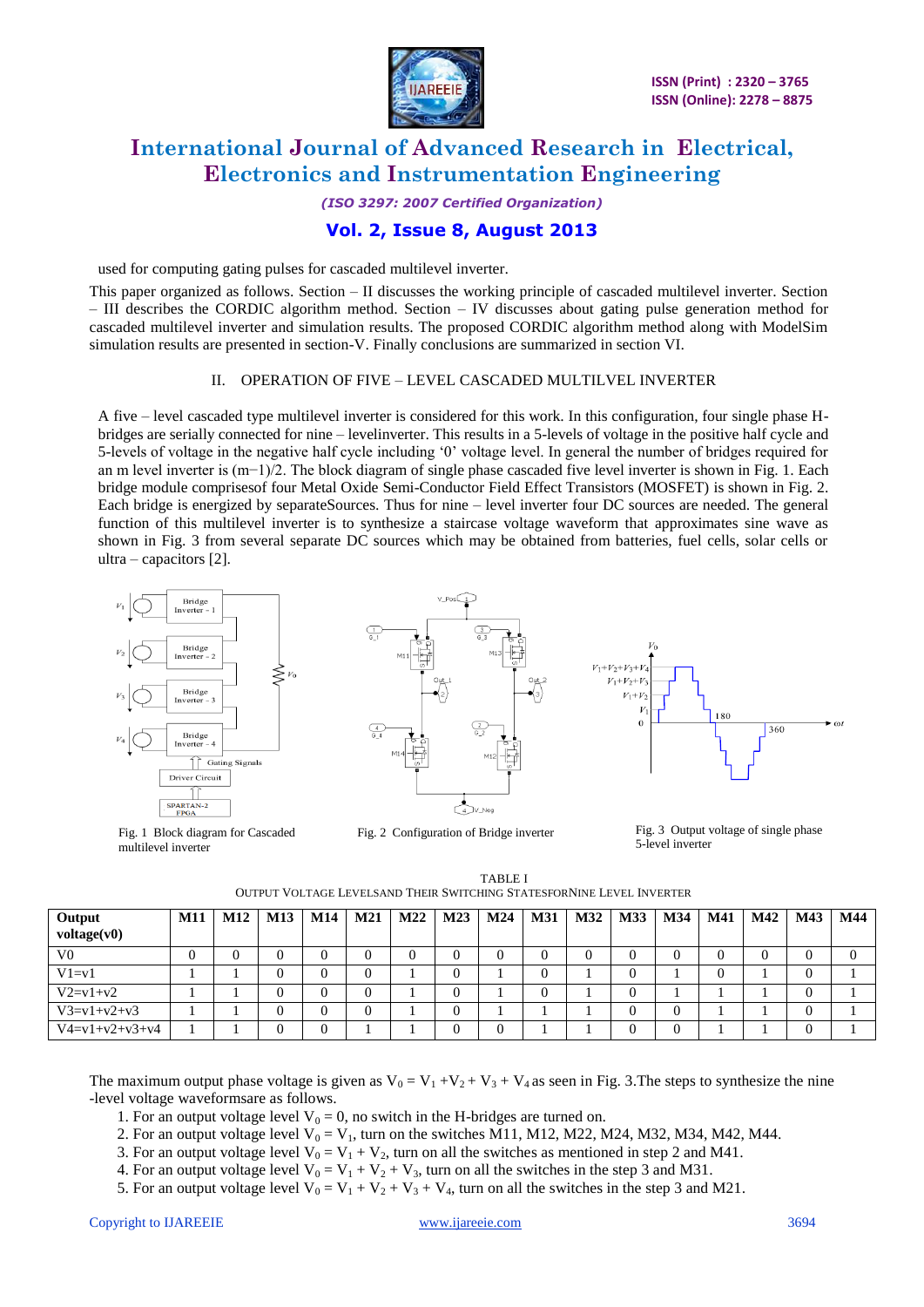

*(ISO 3297: 2007 Certified Organization)*

#### **Vol. 2, Issue 8, August 2013**

where*Mij* is the switches in the individual bridge,*i* is the number of bridge and *j* switch number in the inverter.Table I shows the voltage levels and their corresponding switch states in one quarter cycle of output voltage.State condition 1 means the switch is on and 0 means the switch is off. Each switch is turned on only once per cycleand therefore reduces switching losses.

#### III. CORDICALGORITHM

CORDIC is known as an iterative algorithm using only shift-and-add operations to perform several mathematic functions for scientific and engineering fields. CORDIC was firstly described in 1959 by J.E.Volder [3]to evaluate trigonometric functions. In 1971, J. Walther[4] extendedtheCORDICalgorithm tohyperbolicfunctionsandthealgorithm istodayusedin manyapplicationareassuchasmatrixcomputation,digital signalprocessing,digitalimageprocessing,communication,roboticsandgraphics. CORDIC operates in two modes for computation of different functions, they are

- Rotation mode  $\triangleright$  Vector mode
	- Rotation mode:

 In rotation mode, the co-ordinate components of a vector and an angle of rotation is given and the coordinate component of original vector, after rotation through given angle are computed.

Vector mode:

 In vector mode, the co-ordinate component of a given vector is given and the magnitude and angular arguments of original vector are compared.

The basic idea of CORDIC is to rotate the vector over given angle. Each basic rotation is realizedby using shift and add operation. A vector is rotated through fixed number of steps called asiterations. If a vector v as shown in Fig 4. having co-ordinates (x and y) is rotated through an angle Φ then obtaininga new vector with co-ordinates where x' and y' can be obtained using following method.

$$
X = r\cos\theta, \qquad Y = r\sin\theta \tag{1}
$$

$$
V' = \begin{bmatrix} x' \\ y' \end{bmatrix} = \begin{bmatrix} x\cos\phi - y\sin\phi \\ y\cos\phi + x\sin\phi \end{bmatrix}
$$

Micro rotation  $\Phi_i$  is performed by vector at each iteration i, so new vector is given by

$$
x_{i+1} = x_i \cdot cos\phi_i - y_i \cdot sin\phi_i \tag{3}
$$

$$
y_{i+1} = y_i \cdot \cos\phi_i + x_i \cdot \sin\phi_i \tag{4}
$$

Factorizing cos terms vector components given as

$$
x_{i+1} = \cos \phi_i (x_i - y_i \cdot \tan \phi_i) \tag{5}
$$

$$
y_{i+1} = \cos \phi_i (y_i + x_i \cdot \tan \phi_i) \tag{6}
$$

As cosine is an even function, so cos ( $\alpha$ ) = cos (- $\alpha$ ), then equation (5) and (6) becomes

$$
x_{i+1} = k_i (x_i - y_i d_i 2^{-i})
$$
\n(7)

$$
y_{i+1} = k_i (y_i + x_i d_i 2^{-i})
$$
\n(8)

wherei is the number of iteration required by vector to reach the required angle, k factor is given as



Fig 4. Rotation of vector v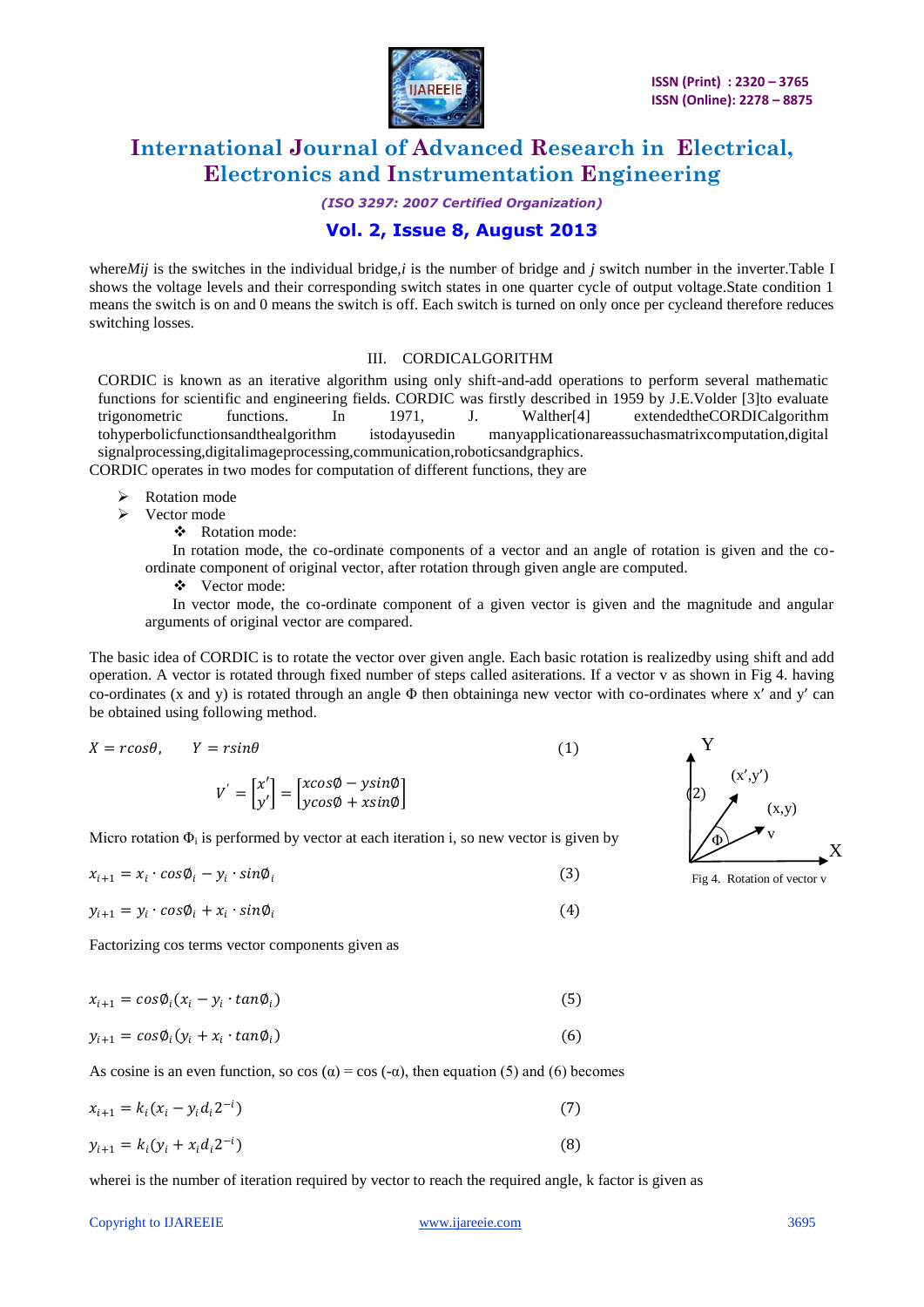

## *(ISO 3297: 2007 Certified Organization)* **Vol. 2, Issue 8, August 2013**

| $n-1$<br>$k = \left  \right  k_i$<br>$i=0$<br>where $k_i$ is CORDIC gain              | (9)  |
|---------------------------------------------------------------------------------------|------|
| Reducing original given rotation to add shift algorithm given as                      |      |
| $x_{i+1} = (x_i - y_i d_i 2^{-i})$                                                    | (10) |
| $y_{i+1} = (y_i + x_i d_i 2^{-i})$<br>A new variable known as accumulator is given as | (11) |
| $z_{i+1} = (z_i - d_i \emptyset_i)$                                                   |      |

 $d_i = \pm 1$  ( $d_i$  is the direction of angle of rotation) and  $\Phi_i = \tan^{-1}2^{-i}$  is pre-computed and stored in table for different value of i.

Table II gives the computation for  $30^0$ .

| i              | d(i) | $\theta(i)$ | Z(i)    | Y(i)     | X(i)   | $2^{-i}$ |
|----------------|------|-------------|---------|----------|--------|----------|
| $\theta$       | $+1$ | 45          | $+30$   | $\theta$ | 0.6073 | 1        |
| 1              | $-1$ | 26.6        | $-15$   | 0.6073   | 0.6073 | 1/2      |
| $\overline{2}$ | $+1$ | 14          | $+11.6$ | 0.3036   | 0.9109 | 1/4      |
| 3              | $-1$ | 7.1         | $-2.4$  | 0.5313   | 0.8350 | 1/8      |
| $\overline{4}$ | $+1$ | 3.6         | $+4.7$  | 0.4270   | 0.9014 | 1/16     |
| 5              | $+1$ | 1.8         | $+1.1$  | 0.4833   | 0.8747 | 1/32     |
| 6              | $-1$ | 0.9         | $-0.7$  | 0.5106   | 0.8596 | 1/64     |
| 7              | $+1$ | 0.4         | $+0.2$  | 0.4972   | 0.8676 | 1/128    |
| 8              | $-1$ | 0.2         | $-0.2$  | 0.5040   | 0.8637 | 1/256    |
| 9              | $+1$ | 0.2         | $+0$    | 0.5006   | 0.8657 | 1/512    |

TABLE II CORDIC ALGORITHM CALCULATIONS

IV.CASCADED MULTILEVEL INVERTER GATING PULSES GENERATION SCHEME

The Simulink model of gate pulse generation scheme for cascaded multilevel inverter (CMLI) is shown in Fig. 5. The output of the Simulink model is shown in Fig. 6. As seen from the scheme sinusoidal signal is compared with different dc levels. Peak value of sinusoidal signal value is assumed as 1. In case of two level CMLI the dc levels compared are +0.5 and -0.5 as shown in Fig.5 (constant1 and constant2). First the sine signal separated into two parts one part consist of positive half cycle and the other part consists of negative half cycle. This is done by comparing the sine signal with constant value of 0.1 and -0.1 (this value is taken to avoid shoot through fault). Thus obtained signal is the gating signals for MOSFETs of bridge inverter-1 of Fig. 1 and this signal is named as G11G12 and G13G14 as seen in Fig. 6. If the compared sine signal lies between levels 0.1and 0.5 the obtained signal is then added with signals G11G12 and G13G14 respectively to obtain the gating signals G22 and G24 as shown in Fig. 6.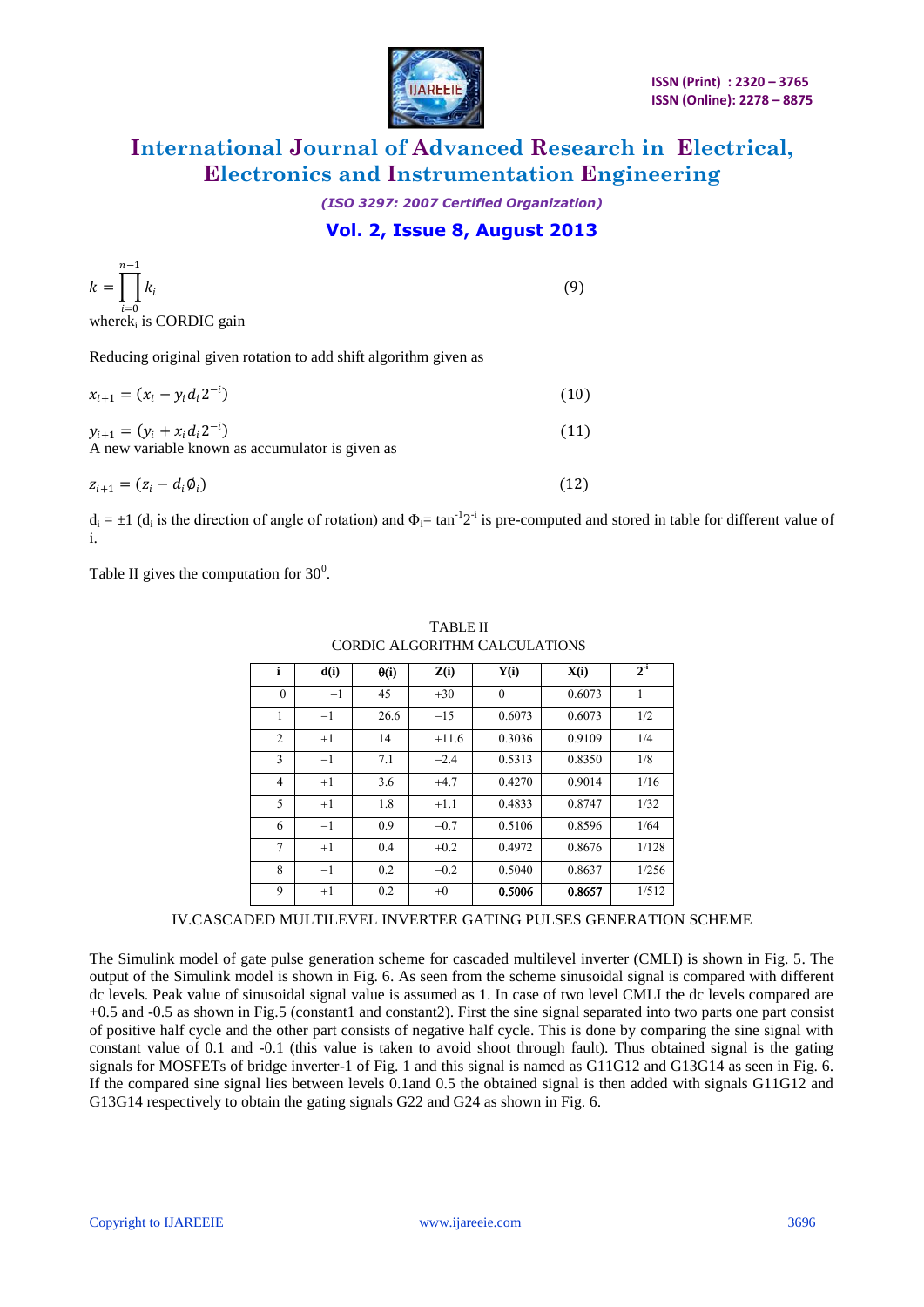

*(ISO 3297: 2007 Certified Organization)* **Vol. 2, Issue 8, August 2013**



Fig. 5 Simulink model of gate pulse generation for 2- level **CMLI** 

Fig. 6 Simulation result of gate pulse generated for 2- level CMLI

In case nine level CMLI the number of constants levels is three and the levels are divided as 0.25, 0.5 and 0.75 and the same scheme as discussed above is extrapolated for five level CMLI and the following gating pulses shown in Fig. 7 is obtained.



Fig. 7 Simulation result of gate pulse generated for five level CMLI

The above gating pulse is applied to gates of MOSFETs of nine level CMLI as shown in Fig. 8 and simulated result of nine level CMLI output voltage waveform is shown in Fig. 9.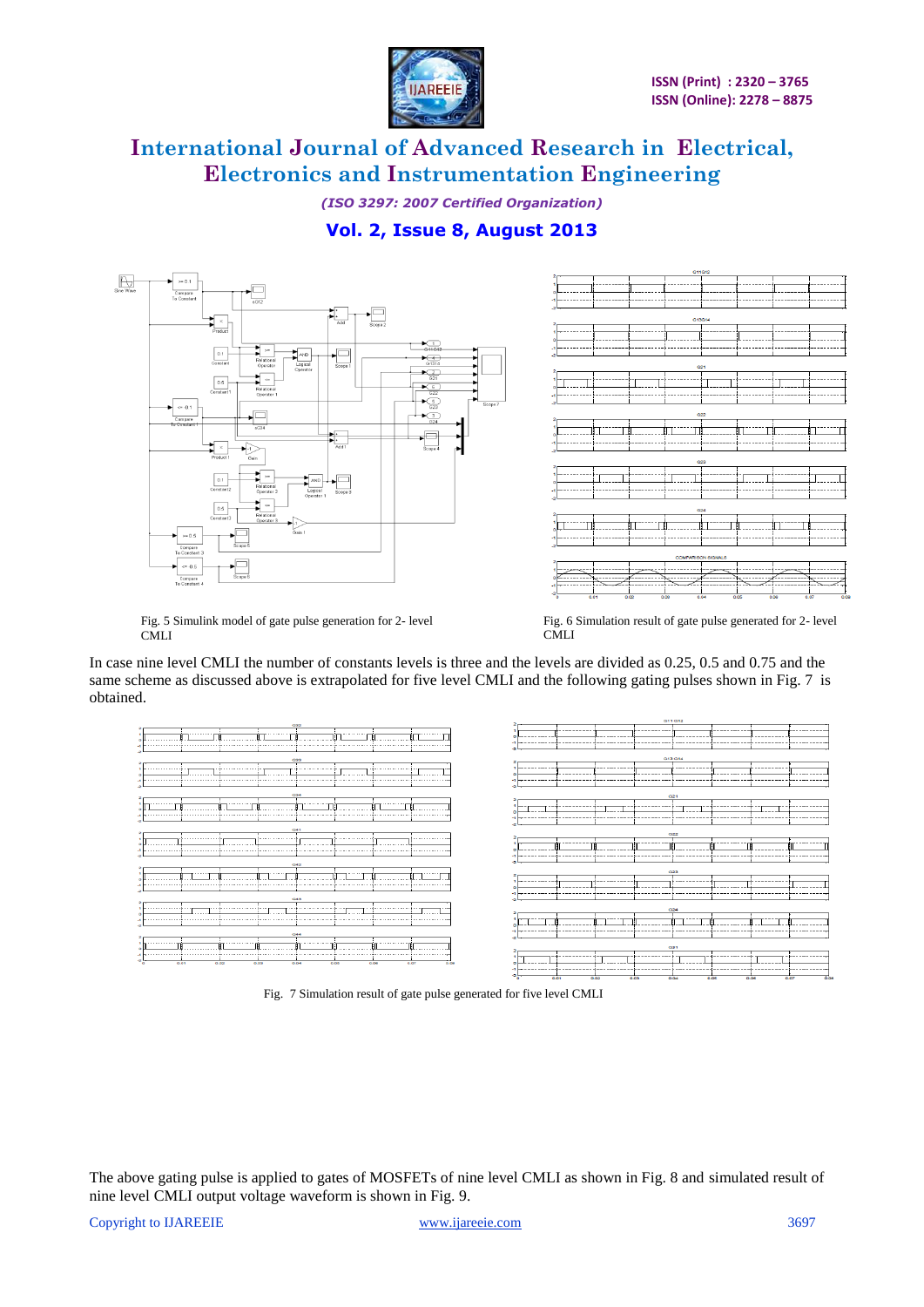

*(ISO 3297: 2007 Certified Organization)* **Vol. 2, Issue 8, August 2013**



Fig. 8 Block diagram of nine level CMLI Fig. 9 Simulated output voltage waveform of nine level **CMLI** 

#### V. FPGA IMPLEMENTATION ANDRESULTS

The gating signal generation scheme as discussed in section III consists of comparing sinusoidal signal with different constant levels. In case of nine level CMLI the levels are 0.25, 0.5 and 0.75 respectively. In conventional method this is done by comparing sine wave with different dc levels and this is accomplished by comparator circuits. In this paper digital implementation is considered by using FPGA. The required sine values are computed as discussed in section II and gating pulses are generated as per the scheme discussed in section III. The family of FPGA device used is Spartan – 2 and the target device is xc2s100 having a clock speed of 4MHz. The programming language used is VERILOG and simulated using MODELSIM. Fig. 10 shown MODELSIM simulated result of gating pulse generated for nine level CMLI. Fig. 11 shows the port pin outputs of the FPGA and captured in the CRO. As seen in Fig. 11 the final output of the FPGA as in the CRO matches with the simulated results of MATLAB as seen in Fig. 7. This gating pulse thus generated is applied to nine level CMLI through driver circuit as shown in Fig. 1 to obtain the load voltage waveform as shown in Fig. 9. Table 2 gives the device utilization of the FPGA target device xc2s100 and it is observed that, the utilization of device is very economical.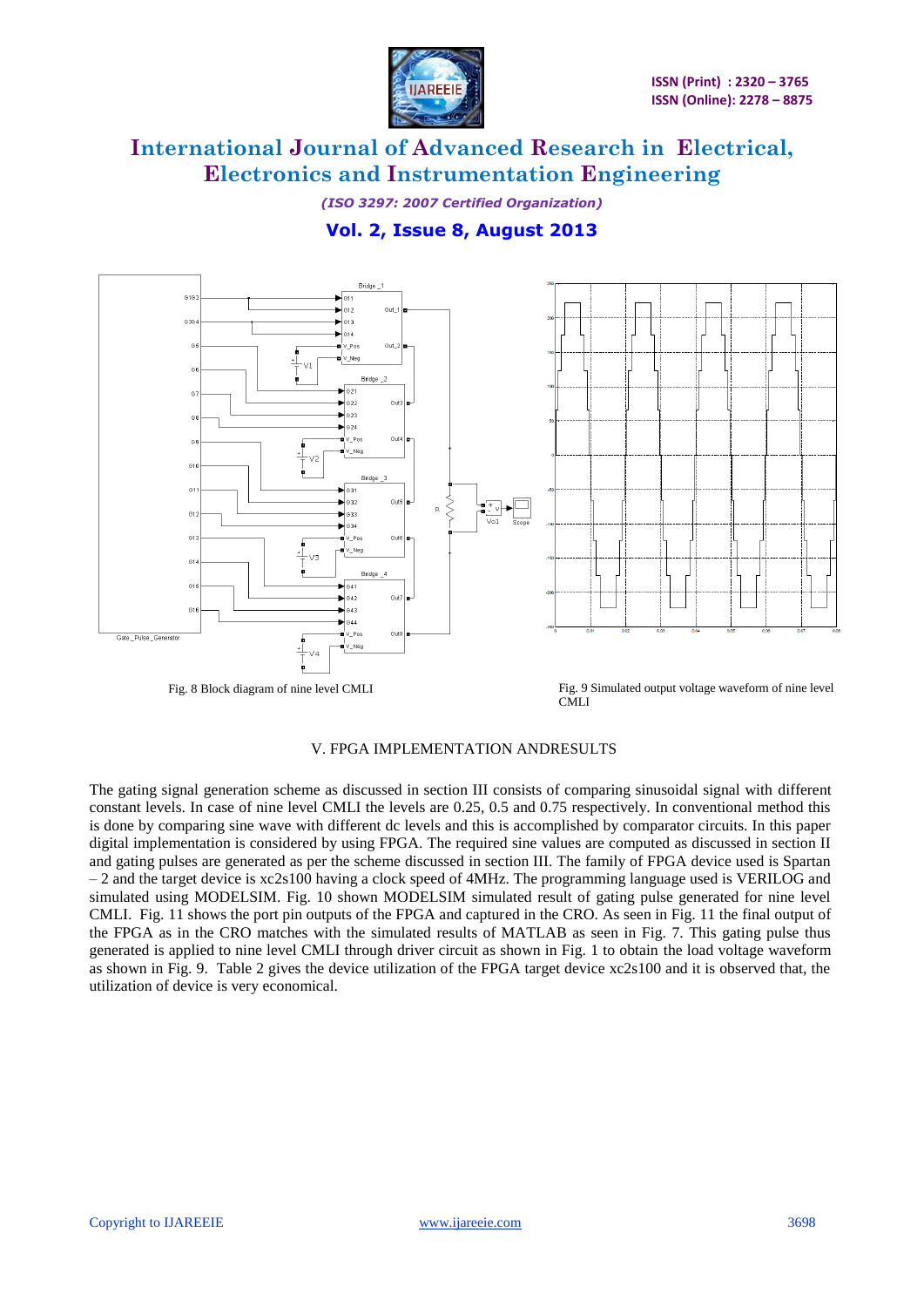

*(ISO 3297: 2007 Certified Organization)*

### **Vol. 2, Issue 8, August 2013**



Fig. 10 MODELSIM Simulation result of gate pulse generated for nine level CMLI



Fig. 11 PORT outputs from FPGA in CRO generated for nine level CMLI